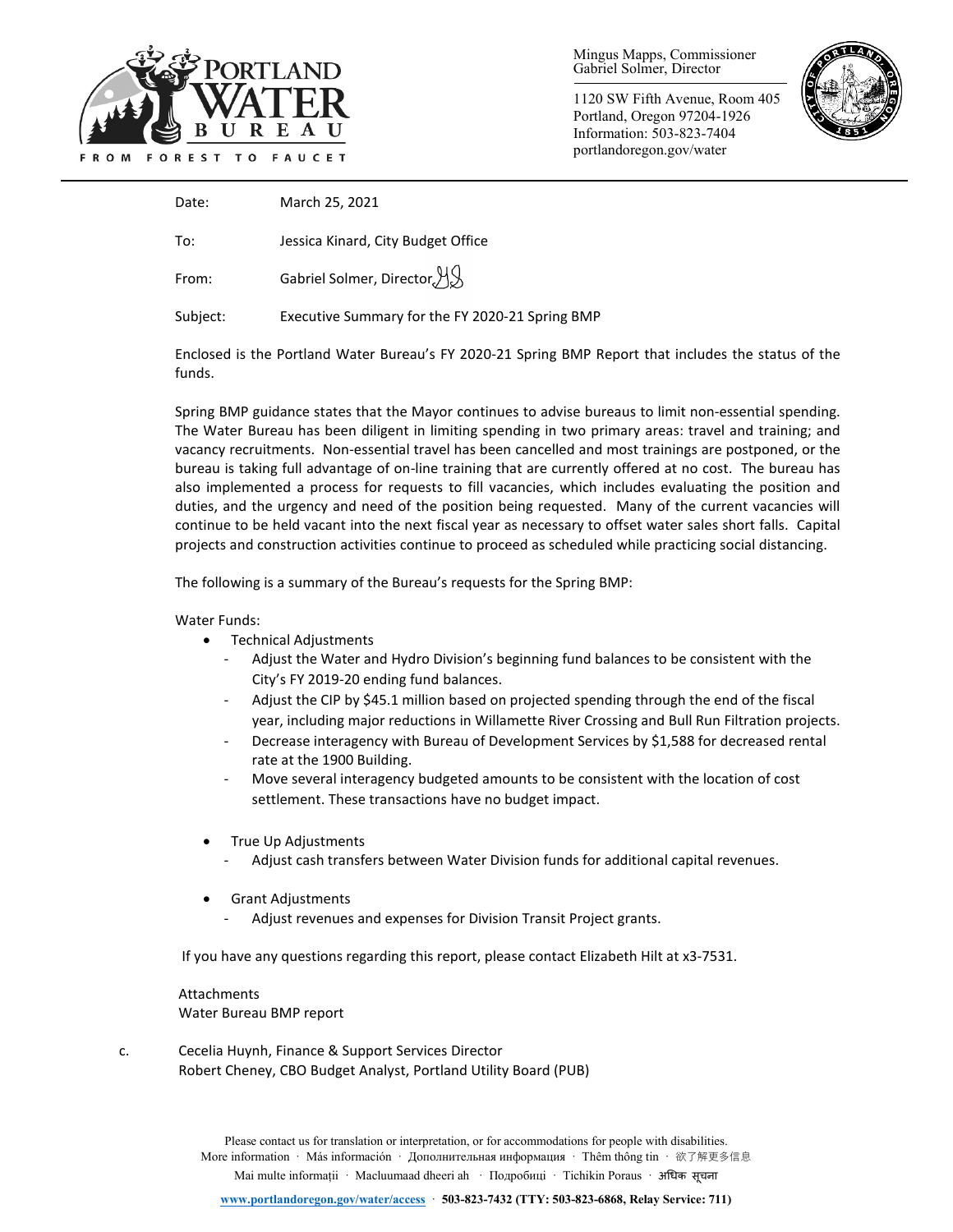# **WA - Portland Water Bureau DP Type Technical Adjustments**

**Request Name:** 11636 -Technical Adjustments

## **Package Description**

- Adjust the Water and Hydro Division's beginning fund balances to be consistent with the City's FY 2019-20 ending fund balances.

- Decrease interagency with Bureau of Development Services by \$1,588 for decreased rental rate at the 1900 Building. - Move several interagency budgeted amounts to be consistent with the location of cost settlement. These transactions have no budget impact.

#### **Service Impacts**

N/A

#### **Equity Impacts**

N/A

| <b>Account Name</b> |                                 | 2020-21 SPRING Requested<br>Adj |
|---------------------|---------------------------------|---------------------------------|
| Expense             | Contingency                     | 27,066,730                      |
|                     | <b>Ending Fund Balance</b>      | 2,680,035                       |
|                     | Fund Transfers - Expense        | 2,510,000                       |
|                     | Internal Materials and Services | $-1,588$                        |
| <b>Expense</b>      | Sum:                            | 32,255,177                      |
| <b>Account Name</b> |                                 | 2020-21 SPRING Requested<br>Adj |
| Revenue             | <b>Beginning Fund Balance</b>   | 29,745,177                      |
|                     | <b>Fund Transfers - Revenue</b> | 2,510,000                       |
| Revenue             | Sum:                            | 32,255,177                      |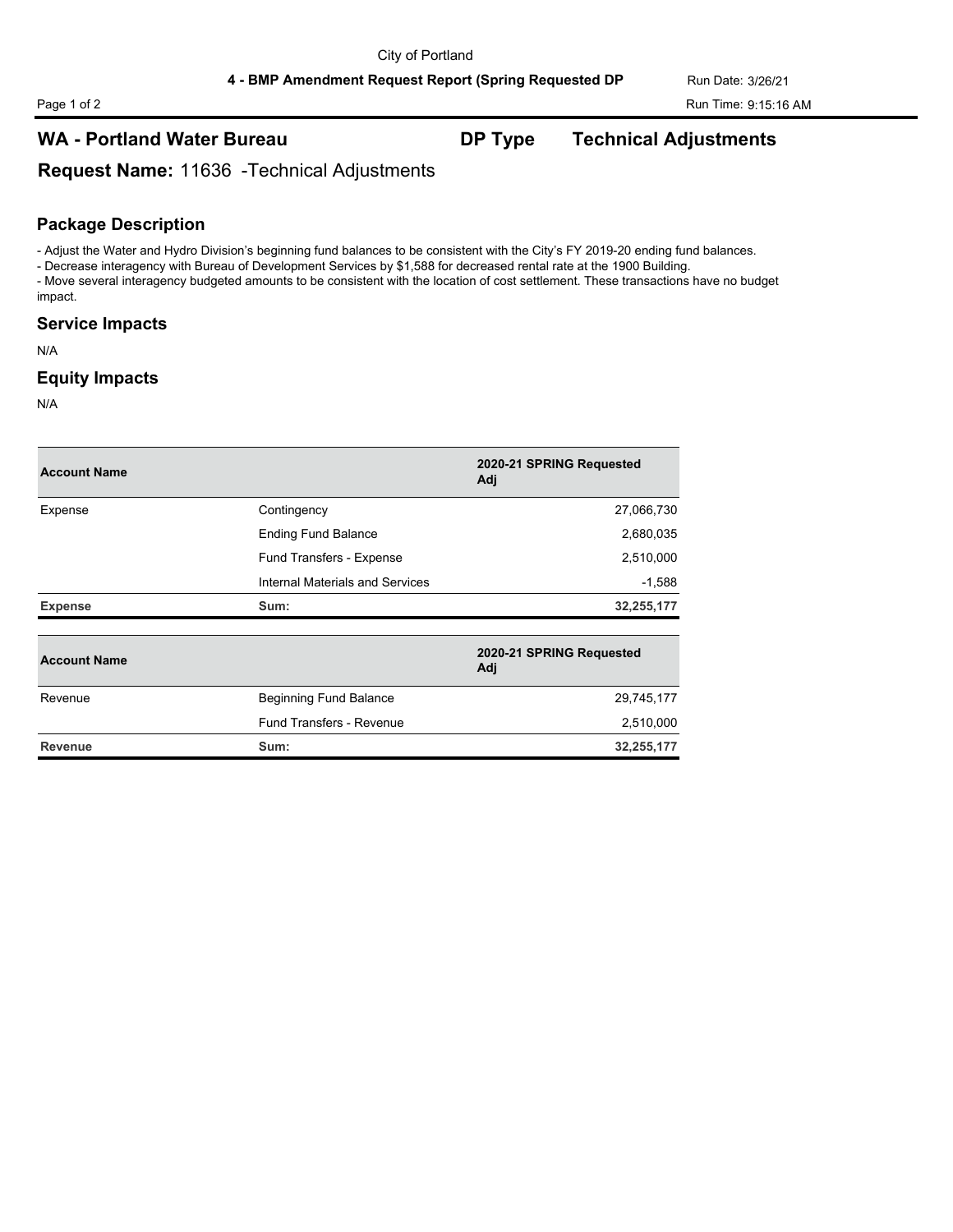# Page 2 of 2 Run Time: 9:15:16 AM

# **WA - Portland Water Bureau DP Type Technical Adjustments**

**Request Name:** 11650 -CIP Adjustments

# **Package Description**

Adjust the CIP by \$45.1 million based on projected spending through the end of the fiscal year, including major reductions in Willamette River Crossing and Bull Run Filtration projects.

Budget revenue and expense for Division Transit Project grant, #TR000284 for \$587,000.

## **Service Impacts**

N/A

#### **Equity Impacts**

N/A

| <b>Account Name</b> |                                        | 2020-21 SPRING Requested<br>Adj |
|---------------------|----------------------------------------|---------------------------------|
| Expense             | Capital Outlay                         | $-39,900,000$                   |
|                     | Contingency                            | 45,143,911                      |
|                     | <b>External Materials and Services</b> | $-5,393,911$                    |
|                     | Internal Materials and Services        | 537,000                         |
|                     | Personnel                              | 200,000                         |
| <b>Expense</b>      | Sum:                                   | 587,000                         |
| <b>Account Name</b> |                                        | 2020-21 SPRING Requested<br>Adj |
| Revenue             | Intergovernmental                      | 587,000                         |
| <b>Revenue</b>      | Sum:                                   | 587,000                         |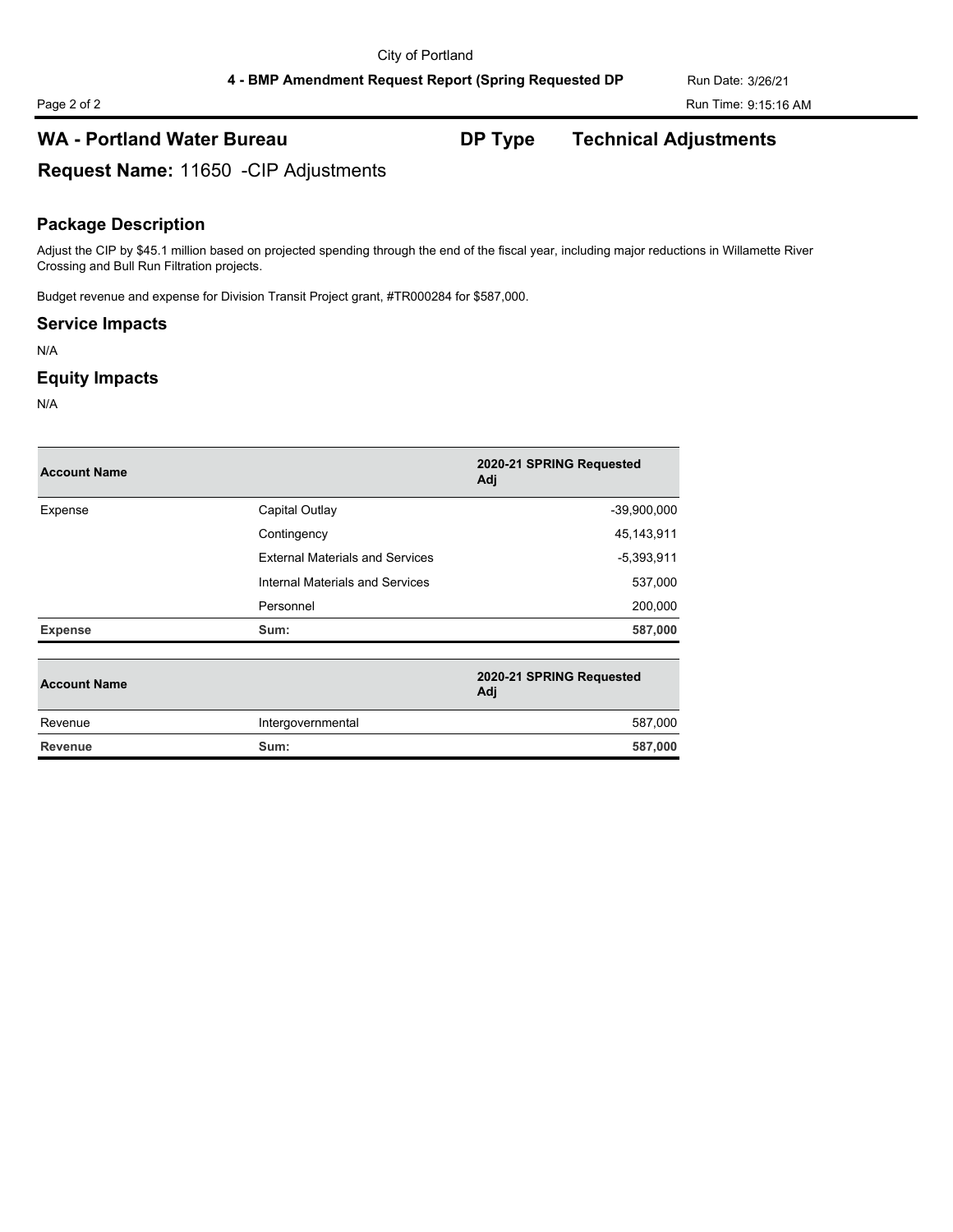| <b>Major Object</b>                    | <b>2020-21 SPRING</b><br><b>Requested Total</b> | 2020-21 February<br><b>Actuals YTD</b> | <b>2020-21 SPRING</b><br><b>Projection</b> | % Projected Actuals<br>to Requested Total |  |
|----------------------------------------|-------------------------------------------------|----------------------------------------|--------------------------------------------|-------------------------------------------|--|
| <b>External Materials and Services</b> | \$95,000                                        | \$82,976                               | \$95,000                                   | 100%                                      |  |
| Internal Materials and Services        | \$292,000                                       | \$220,856                              | \$292,000                                  | 100%                                      |  |
| Personnel                              | \$200,000                                       | \$150,891                              | \$200,000                                  | 100%                                      |  |
| Sum:                                   | \$587,000                                       | \$454,723                              | \$587,000                                  | 100%                                      |  |
| <b>Major Object</b>                    | <b>2020-21 SPRING</b><br><b>Requested Total</b> | 2020-21 February<br><b>Actuals YTD</b> | <b>2020-21 SPRING</b><br><b>Projection</b> | % Projected Actuals<br>to Requested Total |  |
| Intergovernmental                      | \$587,000                                       | \$426.385                              | \$587,000                                  | 100%                                      |  |
| Sum:                                   | \$587,000                                       | \$426,385                              | \$587,000                                  | 100%                                      |  |

### **Revenue Discussion**

| Budget projected revenue for Division Transit Project grant, #TR000284. |
|-------------------------------------------------------------------------|
| <b>Revenue Risks</b>                                                    |
| None                                                                    |
| <b>Expenditure Discussion</b>                                           |
| Budget projected expense for Division Transit Project grant, #TR000284. |
| <b>Expenditure Risks</b>                                                |
| None                                                                    |
| <b>Other Notes</b>                                                      |
| None                                                                    |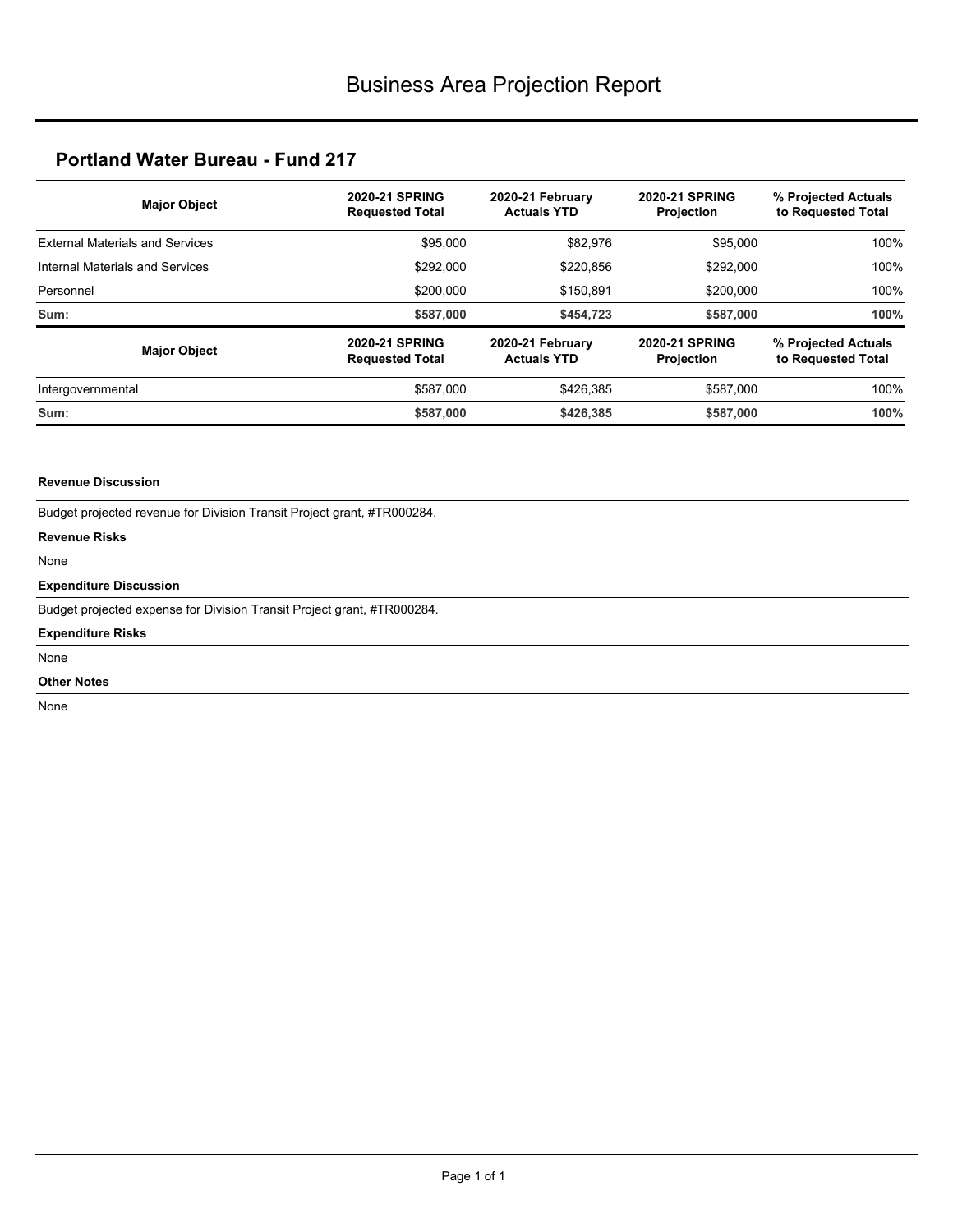| <b>Major Object</b>                    | <b>2020-21 SPRING</b><br><b>Requested Total</b> | 2020-21 February<br><b>Actuals YTD</b> |                                     | % Projected Actuals<br>to Requested Total |  |
|----------------------------------------|-------------------------------------------------|----------------------------------------|-------------------------------------|-------------------------------------------|--|
| Contingency                            | \$1,361,678                                     | \$0                                    | \$1,111,447                         | 82%                                       |  |
| Debt Service                           | \$31,487                                        | \$2,213                                | \$31,487                            | 100%                                      |  |
| <b>External Materials and Services</b> | \$2,204,842                                     | \$1,198,325                            | \$2,100,000                         | 95%                                       |  |
| Fund Transfers - Expense               | \$77,999                                        | \$51,286                               | \$77,999                            | 100%                                      |  |
| Internal Materials and Services        | \$214,656                                       | \$118,165                              | \$195,000                           | 91%                                       |  |
| Personnel                              | \$361,022                                       | \$213,377                              | \$320,000                           | 89%                                       |  |
| Sum:                                   | \$4,251,684                                     | \$1,583,367                            | \$3,835,933                         | 90%                                       |  |
| <b>Major Object</b>                    | <b>2020-21 SPRING</b><br><b>Requested Total</b> | 2020-21 February<br><b>Actuals YTD</b> | <b>2020-21 SPRING</b><br>Projection | % Projected Actuals<br>to Requested Total |  |
| <b>Beginning Fund Balance</b>          | \$1,002,433                                     | \$0                                    | \$1,002,433                         | 100%                                      |  |
| Interagency Revenue                    | \$175,000                                       | \$117,033                              | \$175,000                           | 100%                                      |  |
| <b>Miscellaneous</b>                   | \$3,074,251                                     | \$1,094,449                            | \$2,658,500                         | 86%                                       |  |
| Sum:                                   | \$4,251,684                                     | \$1,211,482                            | \$3,835,933                         | 90%                                       |  |

#### **Revenue Discussion**

Miscellaneous: The \$0.4 million reduction is primarily driven by reduced power sales. This projection assumes year-to-date shortfall of power sales will remain, but not worsen.

#### **Revenue Risks**

The majority of power sales happen during the winter, so while a dry spring would result in lower power sales than projected, reserves would be able to cover any additional shortfall.

#### **Expenditure Discussion**

Personnel: Savings are driven by the partial FTE being vacant for the entire fiscal year.

#### **Expenditure Risks**

Equipment failure or damage to transmission lines would result in higher than projected expenses.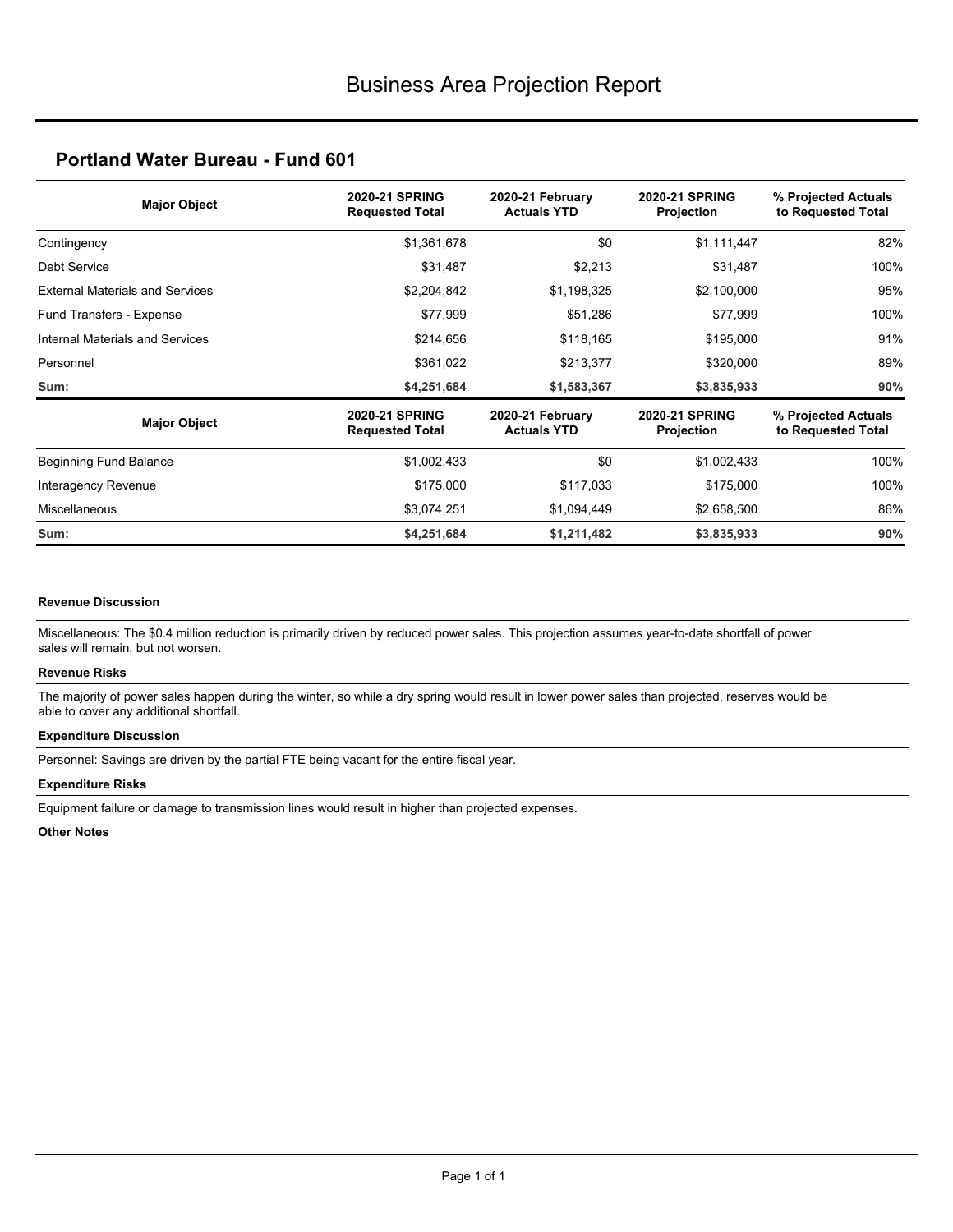| <b>Major Object</b>                    | 2020-21 SPRING<br><b>Requested Total</b>        | 2020-21 February<br><b>Actuals YTD</b> | <b>2020-21 SPRING</b><br>Projection | % Projected Actuals<br>to Requested Total |  |
|----------------------------------------|-------------------------------------------------|----------------------------------------|-------------------------------------|-------------------------------------------|--|
| Capital Outlay                         | \$83,274,992                                    | \$35,873,280                           | \$78,392,992                        | 94%                                       |  |
| Contingency                            | \$194,046,384                                   | \$0                                    | \$146,761,486                       | 76%                                       |  |
| Debt Service                           | \$5,032,737                                     | \$567,355                              | \$5,032,737                         | 100%                                      |  |
| <b>External Materials and Services</b> | \$41,704,128                                    | \$19,996,055                           | \$36,955,864                        | 89%                                       |  |
| Fund Transfers - Expense               | \$119,205,443                                   | \$59,239,951                           | \$115,553,745                       | 97%                                       |  |
| Internal Materials and Services        | \$24,165,948                                    | \$14,593,086                           | \$22,858,773                        | 95%                                       |  |
| Personnel                              | \$84,759,177                                    | \$51,053,486                           | \$79,839,847                        | 94%                                       |  |
| Sum:                                   | \$552,188,809                                   | \$181,323,214                          | \$485,395,444                       | 88%                                       |  |
| <b>Major Object</b>                    | <b>2020-21 SPRING</b><br><b>Requested Total</b> | 2020-21 February<br><b>Actuals YTD</b> | <b>2020-21 SPRING</b><br>Projection | % Projected Actuals<br>to Requested Total |  |
| Beginning Fund Balance                 | \$141,204,566                                   | \$0                                    | \$141,204,566                       | 100%                                      |  |
| <b>Charges for Services</b>            | \$210,987,828                                   | \$120,423,529                          | \$194,697,828                       | 92%                                       |  |
| Fund Transfers - Revenue               | \$192,524,506                                   | \$65,835,659                           | \$141,168,965                       | 73%                                       |  |
| Interagency Revenue                    | \$5,000,377                                     | \$3,346,967                            | \$4,998,553                         | 100%                                      |  |
| Intergovernmental                      | \$526,000                                       | \$608,686                              | \$610,000                           | 116%                                      |  |
| <b>Miscellaneous</b>                   | \$1,945,532                                     | \$2,123,423                            | \$2,715,532                         | 140%                                      |  |
| Sum:                                   | \$552,188,809                                   | \$192,338,265                          | \$485,395,444                       | 88%                                       |  |

#### **Revenue Discussion**

Fund Transfers - Revenue: The \$51.4 million decrease is primarily driven by projected capital underspend.

Intergovernmental: The \$0.1 million increase is driven by actual Water Consortium revenue being higher than planned.

Miscellaneous: The \$0.8 million increase is primarily driven by higher than planned gains on the sale of assets.

#### **Revenue Risks**

The projection assumes \$15.7 million of lower water sales as a result of COVID-19. Further reduced demand as a result of the pandemic could result in additional losses.

#### **Expenditure Discussion**

External Materials and Services: The \$4.7 million decrease is a result of cost containment measures intended to partially offset lower water sales.

There are no other significant projected variances.

#### **Expenditure Risks**

Any changes to planned activity for major projects (e.g. Washington Park, Willamette River Crossing) would impact projected expenses.

#### **Other Notes**

The bureau will continue to closely monitor water sales and maintain current cost containment measures, including the management of vacant positions.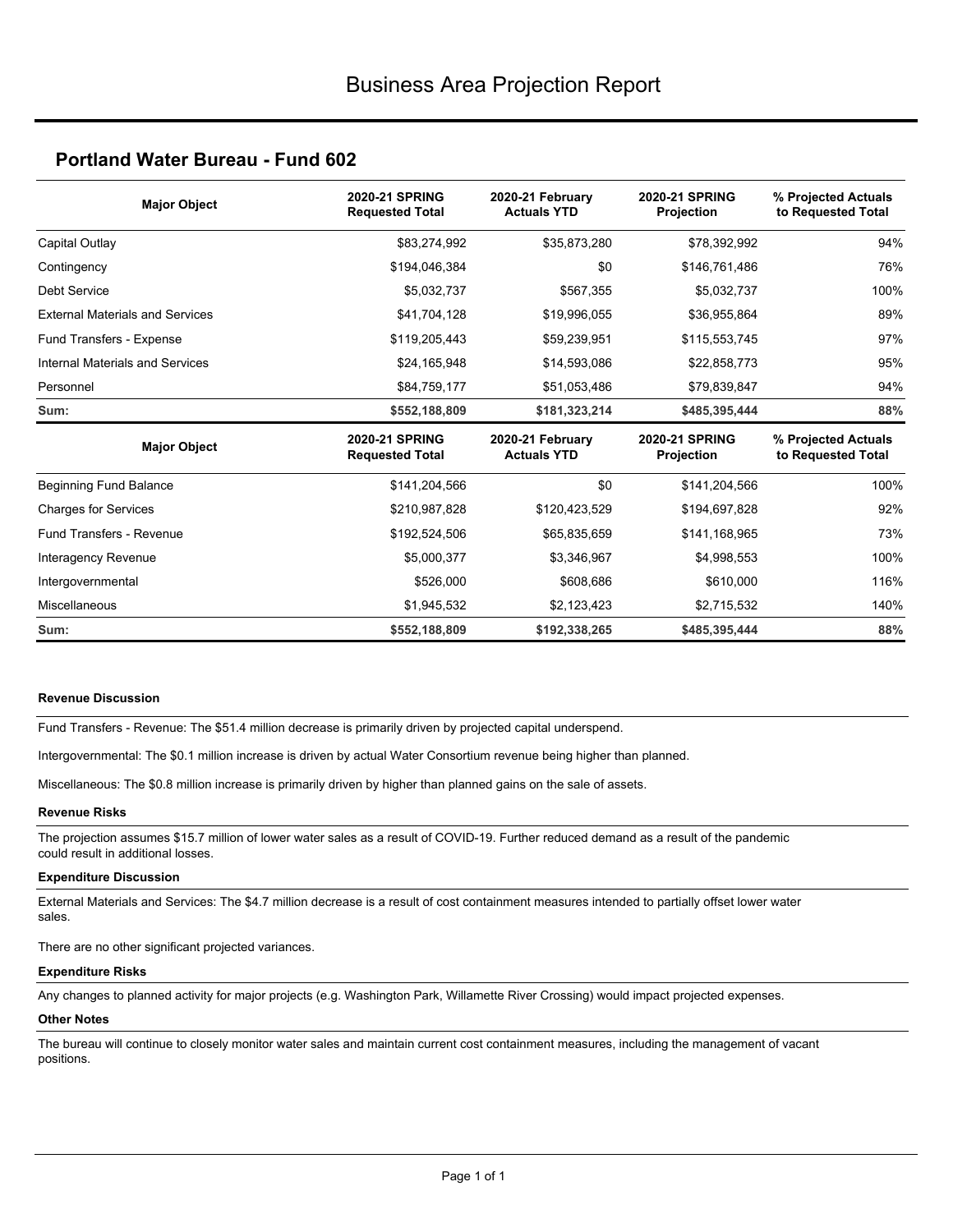| <b>Major Object</b>             | <b>2020-21 SPRING</b><br><b>Requested Total</b> | 2020-21 February<br><b>Actuals YTD</b> |                                            | % Projected Actuals<br>to Requested Total |  |
|---------------------------------|-------------------------------------------------|----------------------------------------|--------------------------------------------|-------------------------------------------|--|
| Debt Service                    | \$66,098,794                                    | \$24,184,375                           | \$62,617,750                               | 95%                                       |  |
| Debt Service Reserves           | \$32,127,462                                    | \$0                                    | \$32,127,462                               | 100%                                      |  |
| <b>Ending Fund Balance</b>      | \$170,035                                       | \$0                                    | \$0                                        |                                           |  |
| Sum:                            | \$98,396,291                                    | \$24,184,375                           | \$94,745,212                               | 96%                                       |  |
| <b>Major Object</b>             | <b>2020-21 SPRING</b><br><b>Requested Total</b> | 2020-21 February<br><b>Actuals YTD</b> | <b>2020-21 SPRING</b><br><b>Projection</b> | % Projected Actuals<br>to Requested Total |  |
| Beginning Fund Balance          | \$25,056,497                                    | \$0                                    | \$25,056,497                               | 100%                                      |  |
| Bond & Note Proceeds            | \$7,241,000                                     | \$0                                    | \$7,241,000                                | 100%                                      |  |
| <b>Fund Transfers - Revenue</b> | \$65,899,858                                    | \$24,184,375                           | \$62,178,779                               | 94%                                       |  |
| <b>Miscellaneous</b>            | \$198,936                                       | \$205,678                              | \$268,936                                  | 135%                                      |  |
| Sum:                            | \$98,396,291                                    | \$24,390,053                           | \$94,745,212                               | 96%                                       |  |

#### **Revenue Discussion**

Miscellaneous: Interest Earnings are projected to be higher than budget.

#### **Revenue Risks**

There are no significant risks for the remainder of the fiscal year.

#### **Expenditure Discussion**

There are no significant changes to plan for expenditures.

#### **Expenditure Risks**

There are no significant risks for the remainder of the fiscal year.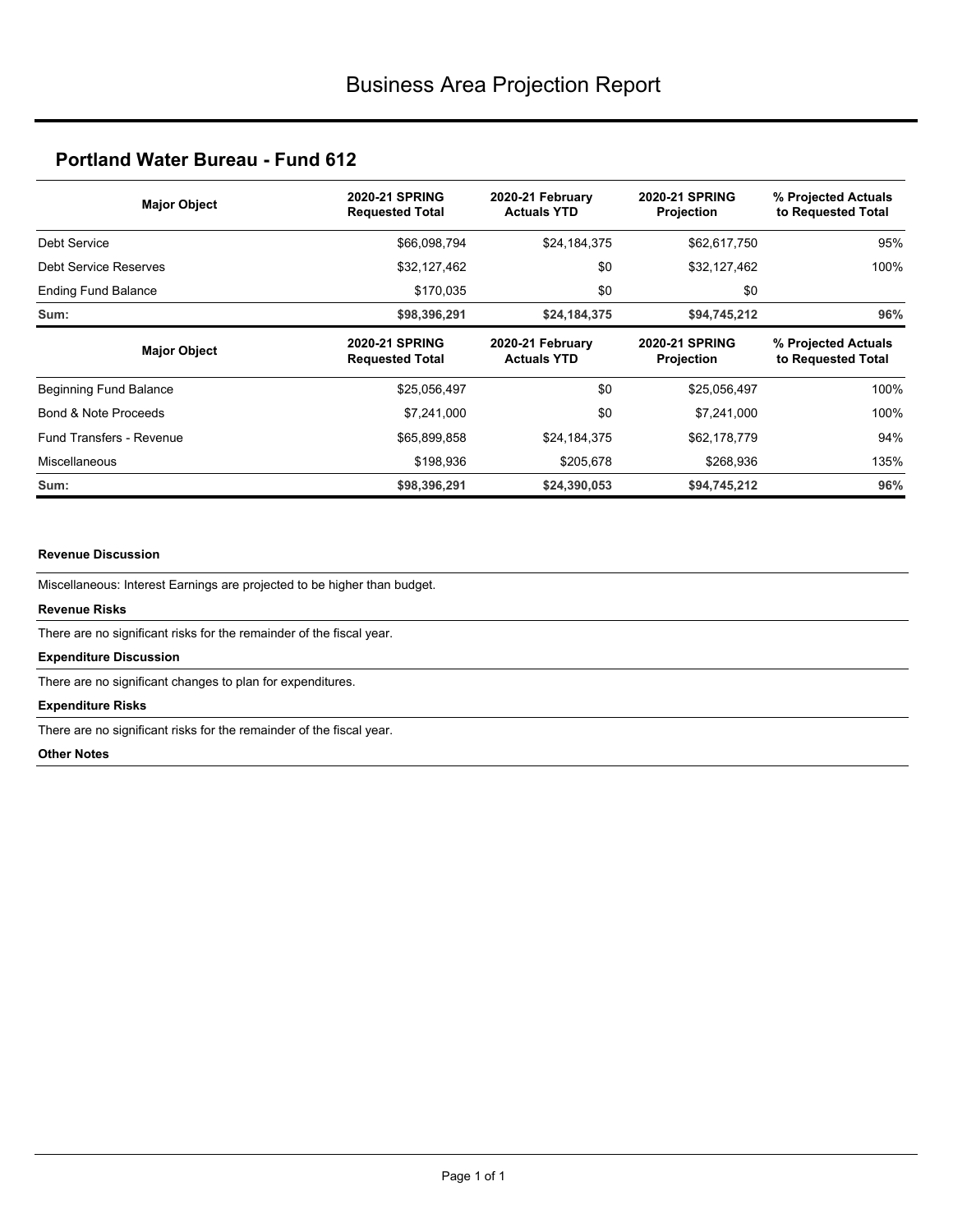| <b>Major Object</b>         | <b>2020-21 SPRING</b><br><b>Requested Total</b> | 2020-21 February<br><b>Actuals YTD</b> |                                     | % Projected Actuals<br>to Requested Total |  |
|-----------------------------|-------------------------------------------------|----------------------------------------|-------------------------------------|-------------------------------------------|--|
| Contingency                 | \$24,038,071                                    | \$0                                    | \$0                                 |                                           |  |
| Debt Service                | \$0                                             | \$0                                    | \$0                                 | #DIV/0                                    |  |
| <b>Ending Fund Balance</b>  | \$33,300,526                                    | \$0                                    | \$127,352,362                       | 382%                                      |  |
| Fund Transfers - Expense    | \$192,296,030                                   | \$65,835,659                           | \$140,933,265                       | 73%                                       |  |
| Sum:                        | \$249,634,627                                   | \$65,835,659                           | \$268,285,627                       | 107%                                      |  |
| <b>Major Object</b>         | <b>2020-21 SPRING</b><br><b>Requested Total</b> | 2020-21 February<br><b>Actuals YTD</b> | <b>2020-21 SPRING</b><br>Projection | % Projected Actuals<br>to Requested Total |  |
| Beginning Fund Balance      | \$87,060,003                                    | \$0                                    | \$87,060,003                        | 100%                                      |  |
| Bond & Note Proceeds        | \$112,109,000                                   | \$0                                    | \$130,000,000                       | 116%                                      |  |
|                             |                                                 |                                        |                                     |                                           |  |
| <b>Charges for Services</b> | \$3,250,000                                     | \$2,673,641                            | \$4,000,000                         | 123%                                      |  |
| Fund Transfers - Revenue    | \$46,633,007                                    | \$30,985,482                           | \$46,633,007                        | 100%                                      |  |
| <b>Miscellaneous</b>        | \$582,617                                       | \$485,185                              | \$592,617                           | 102%                                      |  |

#### **Revenue Discussion**

Bonds & Note Proceeds - Increase of \$17.9 million in bond revenue for bond sale in May 2021.

Charges for Services: The \$0.8 million increase is driven by higher than planned System Development Charges (SDC).

#### **Revenue Risks**

SDC revenue may be less if development activity slows further in the fourth quarter of FY 2020-21.

#### **Expenditure Discussion**

Fund Transfers - Expense: The \$51.4 million decrease is primarily driven by projected capital underspend as projects shift out of FY 2020-21 and into future fiscal years.

#### **Expenditure Risks**

Any changes to planned activity for major projects (e.g. Washington Park, Willamette River Crossing) would impact expenses. However, this is not likely to pose any significant risk to the Construction Fund as Fund Transfer budget authority has not been reduced in the Spring BMP.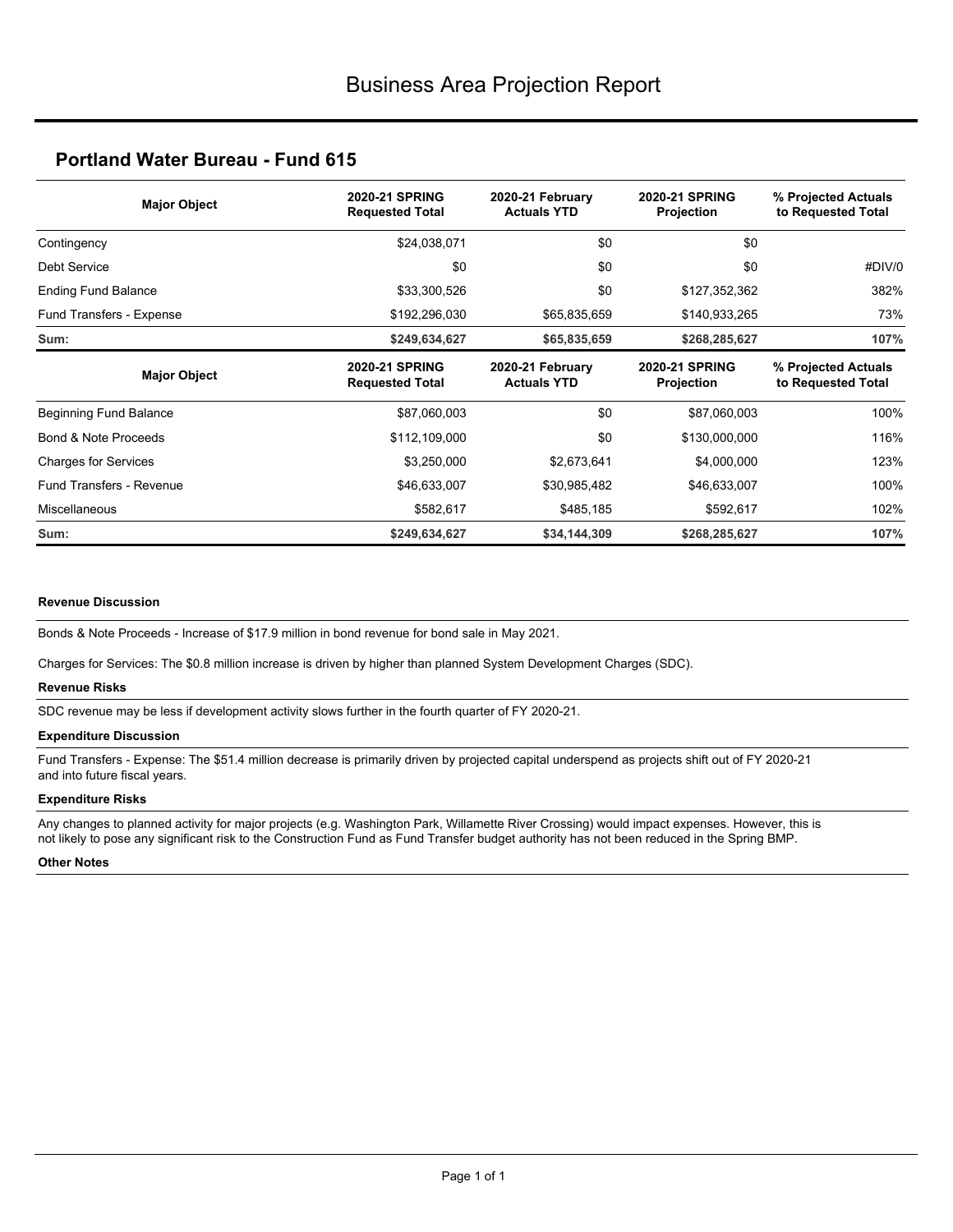| <b>Major Object</b>    | <b>2020-21 SPRING</b><br><b>Requested Total</b> | 2020-21 February<br><b>Actuals YTD</b> | <b>2020-21 SPRING</b><br><b>Projection</b> | % Projected Actuals<br>to Requested Total<br>100% |  |
|------------------------|-------------------------------------------------|----------------------------------------|--------------------------------------------|---------------------------------------------------|--|
| Contingency            | \$111,457                                       | \$0                                    | \$111,457                                  |                                                   |  |
| Sum:                   | \$0<br>\$111,457                                |                                        | \$111,457                                  | 100%                                              |  |
|                        |                                                 |                                        |                                            |                                                   |  |
| <b>Major Object</b>    | <b>2020-21 SPRING</b><br><b>Requested Total</b> | 2020-21 February<br><b>Actuals YTD</b> | <b>2020-21 SPRING</b><br><b>Projection</b> | % Projected Actuals<br>to Requested Total         |  |
| Beginning Fund Balance | \$111,457                                       | \$0                                    | \$111,457                                  | 100%                                              |  |

#### **Revenue Discussion**

There is no planned activity in this fund for FY 2020-21.

#### **Revenue Risks**

There are no significant risks for the remainder of the fiscal year.

#### **Expenditure Discussion**

There is no planned activity in this fund for FY 2020-21.

#### **Expenditure Risks**

There are no significant risks for the remainder of the fiscal year.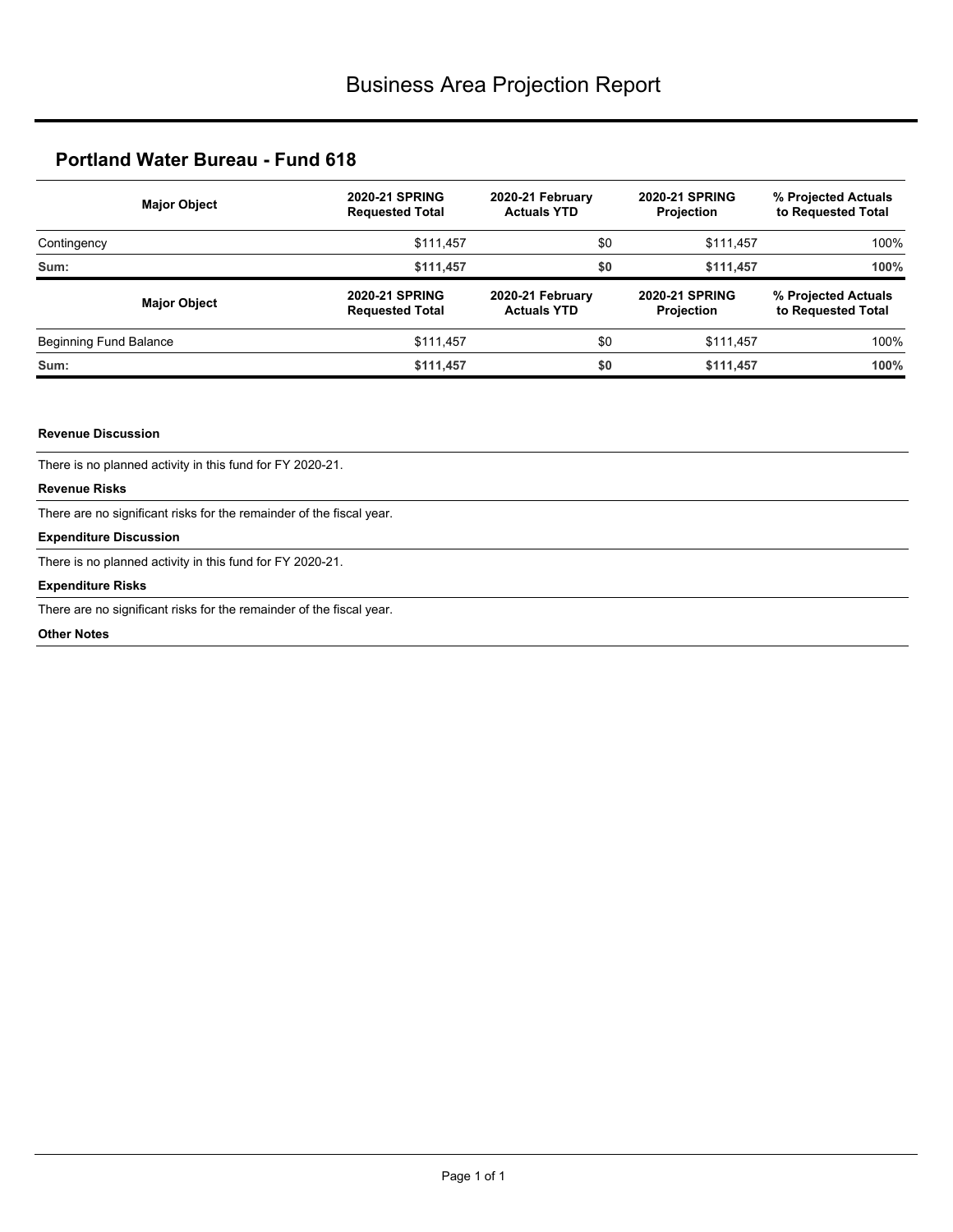# **Water Bureau**

| <b>CIP Program Name</b>          | 2019-20<br><b>Adopted</b><br><b>Budget</b> | 2019-20<br><b>Revised</b><br><b>Budget</b> | 2019-20<br><b>Actuals</b> | <b>PY</b><br><b>Variance</b> | <b>PY Percent</b><br>of Actuals<br>to Revised | 2020-21<br><b>Adopted</b><br><b>Budget</b> | 2020-21<br><b>SPRING</b><br><b>Requested</b><br>Total | 2020-21<br><b>February</b><br><b>Actuals</b><br><b>YTD</b> | <b>Spring</b><br>Req. to<br><b>Adopted</b><br>Variance | <b>Spring</b><br>Req. to<br>Adopted %<br><b>Variance</b> |
|----------------------------------|--------------------------------------------|--------------------------------------------|---------------------------|------------------------------|-----------------------------------------------|--------------------------------------------|-------------------------------------------------------|------------------------------------------------------------|--------------------------------------------------------|----------------------------------------------------------|
| <b>Customer Service</b>          | 100,000                                    | 100,000                                    | 0                         | $-100,000$                   |                                               | 150,000                                    | 50,000                                                | 0                                                          | $-100,000$                                             |                                                          |
| <b>Distribution</b>              | 77,762,175                                 | 77,762,175                                 | 38,240,573                | $-39,521,602$                | 49.18%                                        | 74,708,547                                 | 40,540,000                                            | 20,216,713                                                 | $-34,168,547$                                          | $-84.28%$                                                |
| <b>Regulatory Compliance</b>     | 2,000,000                                  | 2,000,000                                  | 426,693                   | $-1,573,307$                 | 21.33%                                        | 463,661                                    | 375,000                                               | 61,149                                                     | $-88,661$                                              | $-23.64%$                                                |
| Supply                           | 5,074,000                                  | 5,074,000                                  | 4,827,510                 | $-246,490$                   | 95.14%                                        | 3,970,000                                  | 5,312,000                                             | 2,469,556                                                  | 1,342,000                                              | 25.26%                                                   |
| Support                          | 3,366,515                                  | 3,366,515                                  | 1,145,454                 | $-2,221,061$                 | 34.02%                                        | 3,478,000                                  | 3,396,089                                             | 1,029,564                                                  | $-81,911$                                              | $-2.41%$                                                 |
| Transmission/Terminal<br>Storage | 40,273,000                                 | 40,273,000                                 | 34,526,669                | $-5,746,331$                 | 85.73%                                        | 47,323,513                                 | 37,373,000                                            | 19,121,586                                                 | $-9,950,513$                                           | $-26.62%$                                                |
| Treatment                        | 14,461,000                                 | 14,461,000                                 | 14,955,356                | 494,356                      | 103.42%                                       | 51,404,279                                 | 32,272,000                                            | 12,689,450                                                 | $-19,132,279$                                          | $-59.28%$                                                |
| Sum:                             | 143,036,690                                | 143,036,690                                | 94, 122, 255              | $-48,914,435$                | $-34.2%$                                      | 181,498,000                                | 119,318,089                                           | 55,588,018                                                 | $-62,179,911$                                          |                                                          |

**Current Year Variance Description**